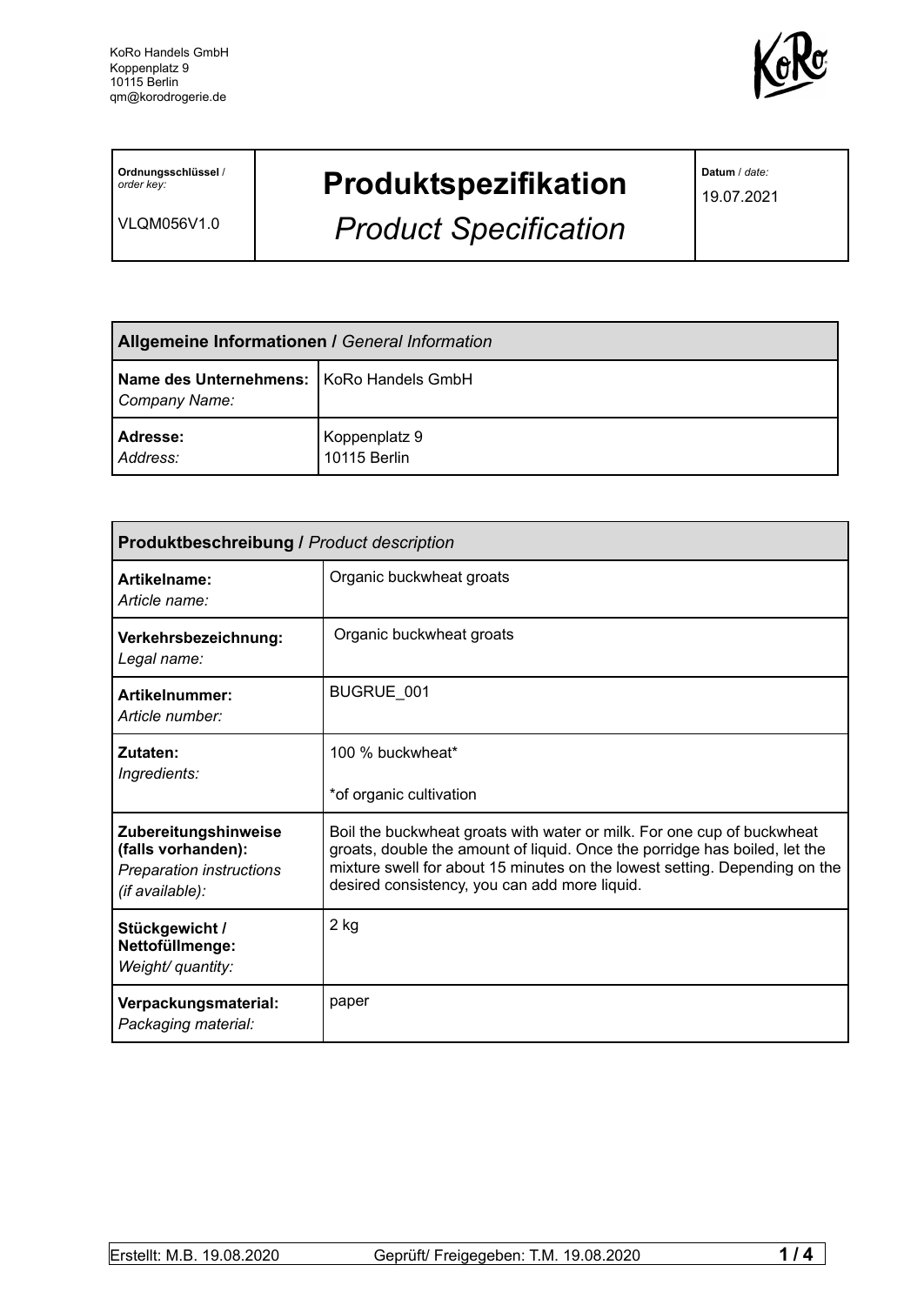

| <b>Produktbeschreibung / Product description</b>               |                                                                                                                                                                                                                                                                                                        |  |
|----------------------------------------------------------------|--------------------------------------------------------------------------------------------------------------------------------------------------------------------------------------------------------------------------------------------------------------------------------------------------------|--|
| <b>Besondere</b><br>Eigenschaften:<br>Special characteristics: | x bio /organic (Öko-Kontrollstelle / organic control body: DE-ÖKO-001)<br>$\Box$ fairtrade / fairtrade<br>x vegan / vegan<br>x vegetarisch / vegetarian<br>$\Box$ glutenfrei / glutenfree<br>x laktosefrei / lactose-free<br>$\Box$ kosher / kosher<br>$\Box$ halal / halal<br>$\Box$ andere / others: |  |

| Sensorische Beschreibung / Sensorical description |                                                                         |  |
|---------------------------------------------------|-------------------------------------------------------------------------|--|
| Aussehen / Farbe:<br>Appearance / Colour:         | light brownish groats                                                   |  |
| Geschmack:<br>Flavour:                            | strong typical buckwheat flavour                                        |  |
| Geruch:<br>Odour:                                 | typical buckwheat smell                                                 |  |
| Konsistenz:<br>Texture:                           | dry, hard/brittle pourable; In cooked state loose, granular, non-sticky |  |

| Nährwertangaben pro 100 g / Nutritional information per 100 g  |            |           |
|----------------------------------------------------------------|------------|-----------|
| Energie: I Energy value:                                       | 1407 / 347 | kJ / kcal |
| Fett: / Fat:                                                   | 2,6        | g         |
| Davon gesättigte Fettsäuren: I of which saturated fatty acids: | 0,7        | g         |
| Kohlenhydrate: I Carbohydrates:                                | 70         | g         |
| Davon Zucker: / Of which sugar:                                | 0          | g         |
| Ballaststoffe: / Fibre:                                        | 3,3        | g         |
| Eiweiß: / Protein:                                             | 9,2        | g         |
| Salz: / Salt:                                                  | 0          | g         |
| sonstige Angaben: / other values:                              |            | % NRV*    |
|                                                                |            |           |

*\*Nutritional Reference Value according to regulation (EU) Nr. 1169/2011/*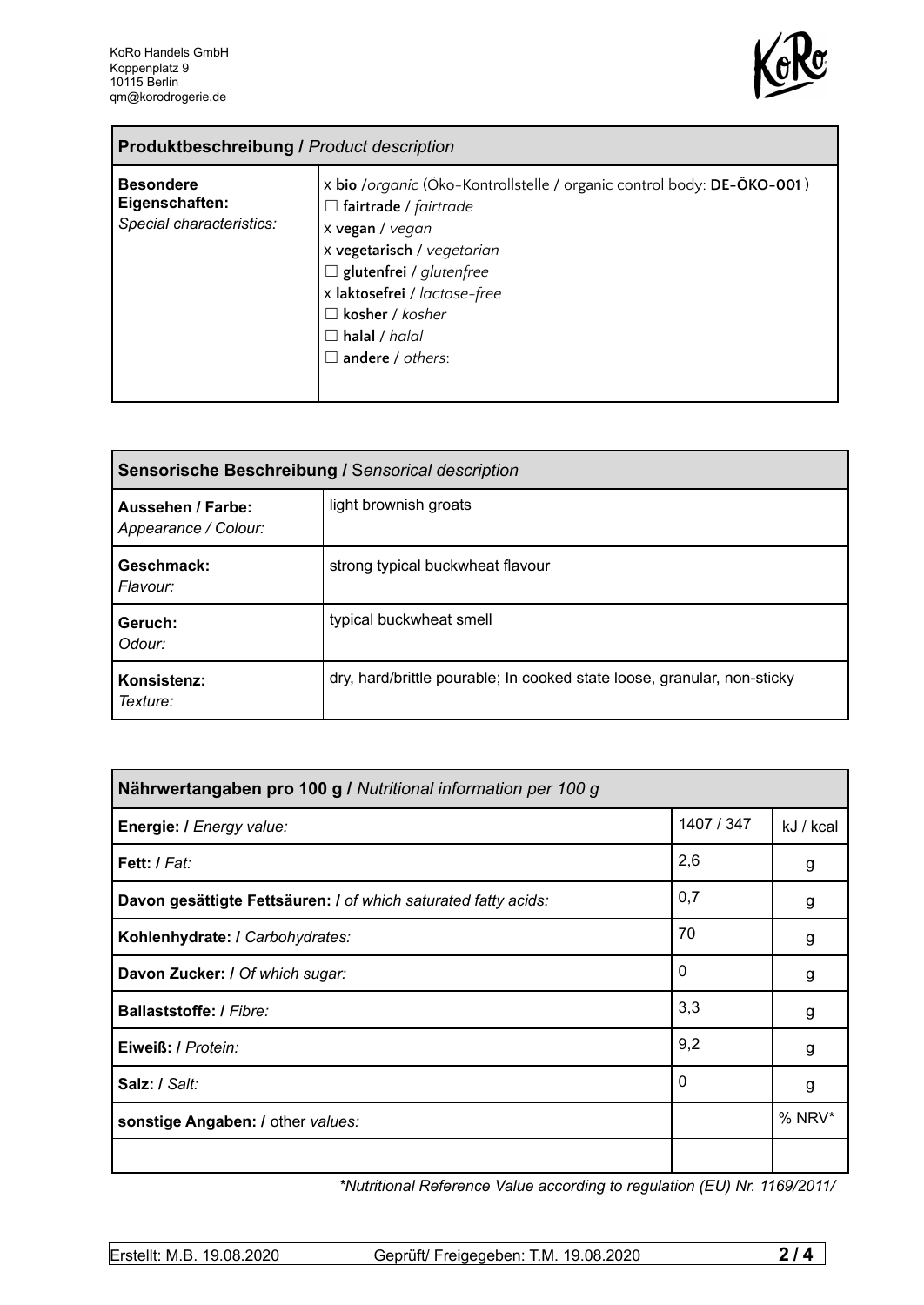

| Lagerung und Haltbarkeit / Storage and Shelf Life             |                                |  |
|---------------------------------------------------------------|--------------------------------|--|
| Optimale<br>Lagerungsbedingungen:<br>Storage recommendations: | Store in a cool and dry place. |  |
| <b>Mindesthaltbarkeit:</b><br>Expected shelf life:            | 9 months                       |  |

## **Allergenkennzeichnung gemäß LMIV 1169 / 2011 /** *Allergen Declaration according to EU Regulation 1169 / 2011*

**Legende:** *Key*

*a.* **Allergen ist in der Rezeptur enthalten /** *Allergen contained in recipe*

- *b.* **Risiko der Kreuzkontamination ist möglich /** *Possible risk of cross contamination*
- **c. Allergen ist in der Rezeptur nicht enthalten /** *Allergen not contained in recipe*

|                                                     | a            | b                 | C            |
|-----------------------------------------------------|--------------|-------------------|--------------|
| Glutenhaltiges Getreide / gluten-containing cereals | П            | X                 | □            |
| Krustentiere / Crustaceans:                         | $\mathbf{I}$ | $\vert \ \ \vert$ | X            |
| Ei / Egg                                            |              |                   | X            |
| Fisch / Fish                                        |              |                   | $\mathsf{x}$ |
| Soja / Soy                                          | П            |                   | $\mathsf{x}$ |
| Milch (Laktose) / Milk (lactose)                    | Г            |                   | X            |
| Erdnüsse / Peanuts                                  | П            | $\vert \ \ \vert$ | $\mathsf{x}$ |
| Andere Schalenfrüchte* / Other edible nuts*         | П            | П                 | X            |
| Sellerie / Celery                                   | П            | u                 | $\mathsf{x}$ |
| Senf / Mustard                                      | П            | $\perp$           | X            |
| Sesam / Sesame                                      | П            | Ш                 | $\mathsf{x}$ |
| Schwefeldioxid und Sulphite / Sulphur dioxide       | П            |                   | X            |
| Lupinen / Lupin                                     |              |                   | X            |
| <b>Weichtiere / Molluscs</b>                        |              |                   | X            |

**\* Mandeln /** *Almonds***, Haselnüsse /** *Hazelnuts***, Walnüsse /** *Walnuts***, Cashewnüsse /** *Cashews***, Pecannüsse,** *Pecans,* **Paranüsse /** *Brazil nuts***, Pistazien /** *Pistachios***, Macadamianüsse /** *Macadamia nuts*